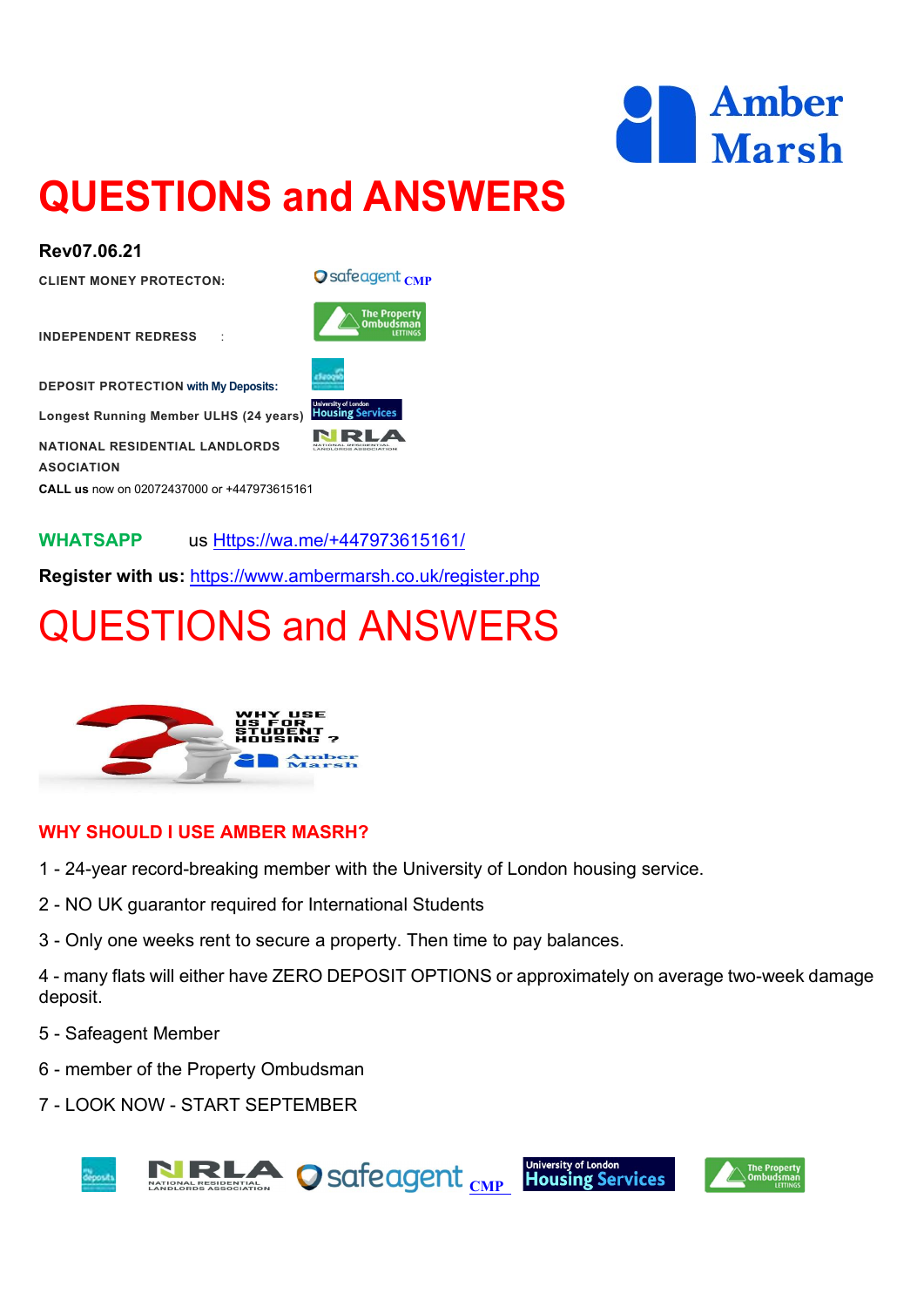

- 8 PRIVATE ACCOMMODATION and NOT STUDENT HALLS
- 9 We understand the needs of our students because we only rent to students.
- 10 -ZOOM VIEWING AVAILABLE
- 11- WE DO NOT CHARGE FEES for a NEW TENANCY



Amber Marsh DO NOT CHARGE FEES - You can see the fees on our website, next to the displayed rental amount in the link that says "fees apply" - You can see as many properties as you want and there is no charge to view them. There are no hidden extras such as credit check fees or inventory fees etc.... All fees MUST by law be displayed - under the Consumer Rights Act, all lettings' agents must make clear what their charges are or face fines of up to £5,000. See Allowable charges: https://www.ambermarsh.co.uk/documents/Amber%20Marsh%20Fees%20Schedule.pdf



## Do you have SINGLE CONTRACTS or collective JOINT & SEVERAL Contracts?

This Varies from property to property. You should always check to see the liability of the rent if someone defaults in their payment.

Generally, most contracts for groups are joint and several except for larger HMO (House in multiple Occupation) where we generally give single contracts with individual rent liability. Joint and Several contracts mean that should any one person named on the contract default in their rental payment, the remaining tenants are still fully liable for the entire amount of rent, including the share of the person who has not paid.





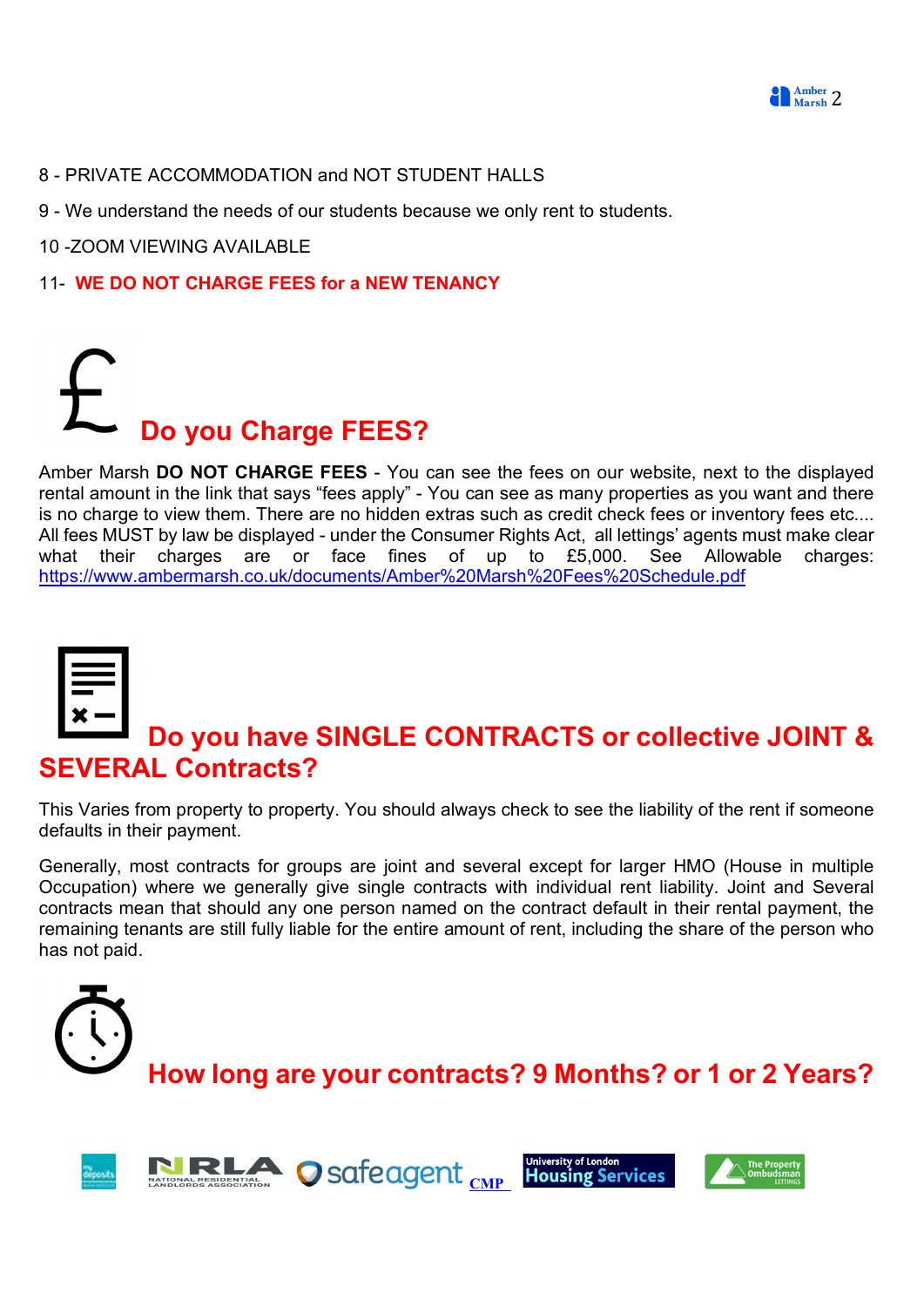All our contracts are for a fixed period of 12 or 24 months.... but you can have a **Break-Reassignment** clause added to your contract.

## SO, WHAT HAPPENS IF YOU NEED TO LEAVE? Do you have a BREAK CLAUSE or REASSIGNMENT CLAUSE?

The contracts are usually FIXED for one or two years but most of our landlords will allow you to "RE-ASSIGN" your contract and break it in this way. This means that if you decide to leave before the end of the official end-date of the contract, then you can find someone to take over your contractual responsibility for the contract.

Any such replacement can NOT be UNREASONABLY REFUSED by the landlord or the remaining contract holders. This will be subject to the replacement tenant being of an equal or higher standing in terms of references etc and if the same STATUS.

You and your flat mates would ALL always remain liable for the rent, and you personally would continue to be liable for your portion of the rent until a replacement is found.

# DO INTERNATIONAL STUDENTS NEED A UK GUARANTOR?

OUR INTERNATIONAL STUDENTS are NOT required to have a UK GUARANTOR or to PAY ONE YEAR UPFRONT. The majority of our students are from abroad (e.g., China, Malaysia, Singapore, Hong Kong, Vietnam, Brunei and Europe.) We fully understand the problems and barriers that you are facing whilst trying to secure decent accommodation with a Trusted source.

# What is a GUARANTOR, and will they guarantee the WHOLE House?

A guarantor is the person that will guarantee your rental payment in case you do not pay your rent. This person usually is a family member, or it could be an uncle or auntie or even a family friend.

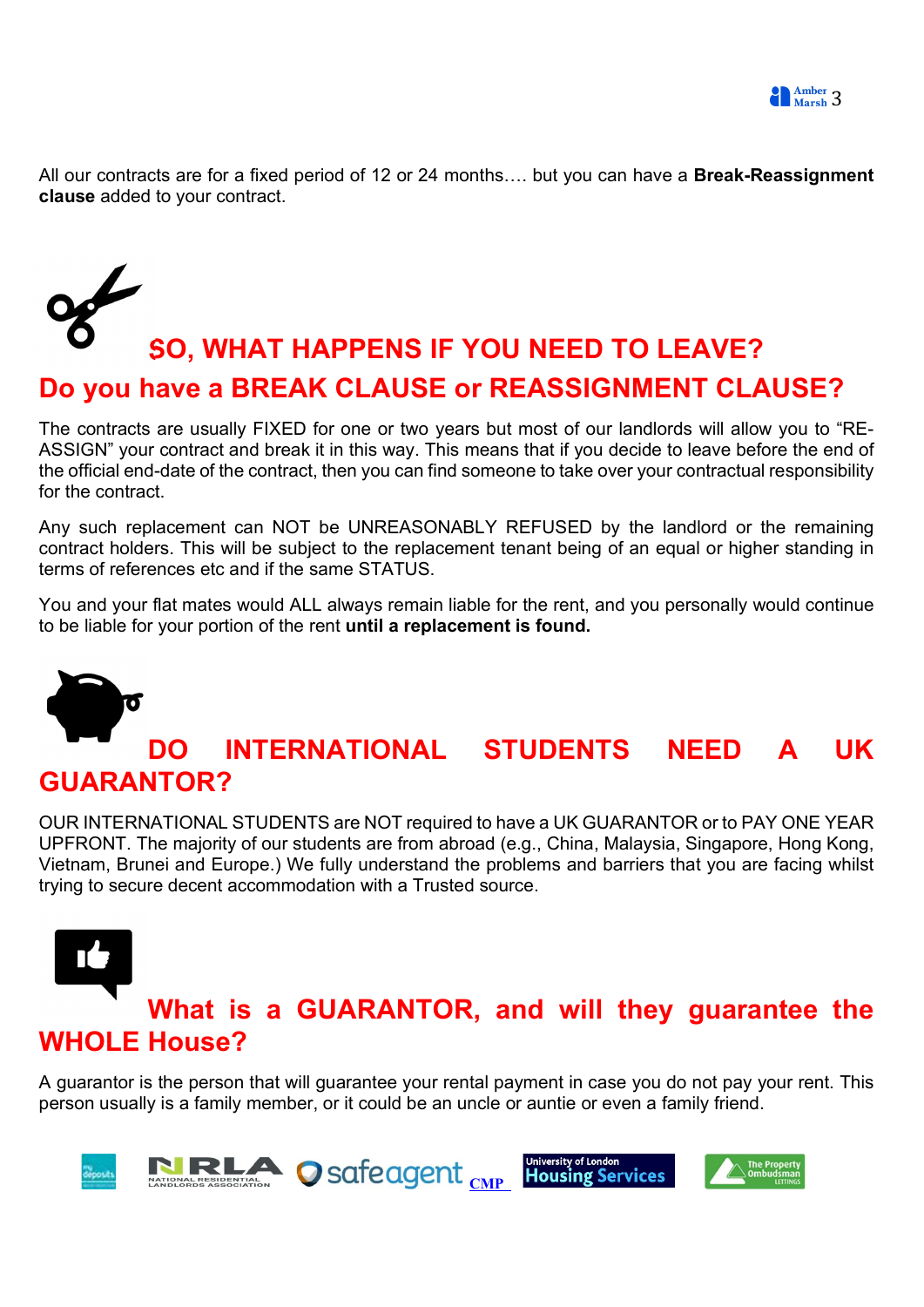We will accept guarantors from abroad but in rare cases not from some countries - If you do not have a UK guarantor then do not worry, but we will usually take more months at the end of the contract if one is not available. It is NOT unusual for agents and landlords to request six months or even one year's rent up front when you do NOT have a UK guarantor. However, do not worry we will not be doing this.

We only ask your guarantor to guarantee YOUR portion of the rent.... why should guarantors, guarantee someone else in the house when they do not even know them!?



## CAN I LOOK FOR A PROPERTY NOW BUT START RENING IN SEPTEMBER?

Yes .... we specialise in the STUDENT renting market and 99% of our contracts start and end in September since most of our contracts are for a fixed one or two-year contract.



You must be careful online as there are a lot of Rogue Landlords and Agents that lure you with insane offers that simply do not exist. Fortunately, we have been associated with the ULHS for 24 years and are very well known to the department. Go with your gut feel when you see a property that seems too good to be true. You need to check that it exists and speak to the registered owner where possible.

Remember that things are NOT always how they seem to appear and "you get what you pay for" .... especially when you deal with an UNKNOWN AGENT OR LANDLORD. - It's all about the PRICE vs COST theory:

You may decide to rent a flat, that on the surface, seems cheaper from an agent - However, do you want to pay the PRICE, or do you want to pay the COST? ..... They are NOT the same, as OUR price is fixed BUT the long-term COST of renting from an unknown landlord or Agent can be a hidden and unbearable expense .... It is the added COST of a bad landlord …. It is the added COST of a landlord not doing repairs.…. It is the added COST of a landlord not providing you with the basics that you need such as a desk, a chair, a lamp…... It is the added COST of poor relationship with the landlord……...It is the added COST of you cringing, each time you put that key in the front door of your rented property as you are not happy……

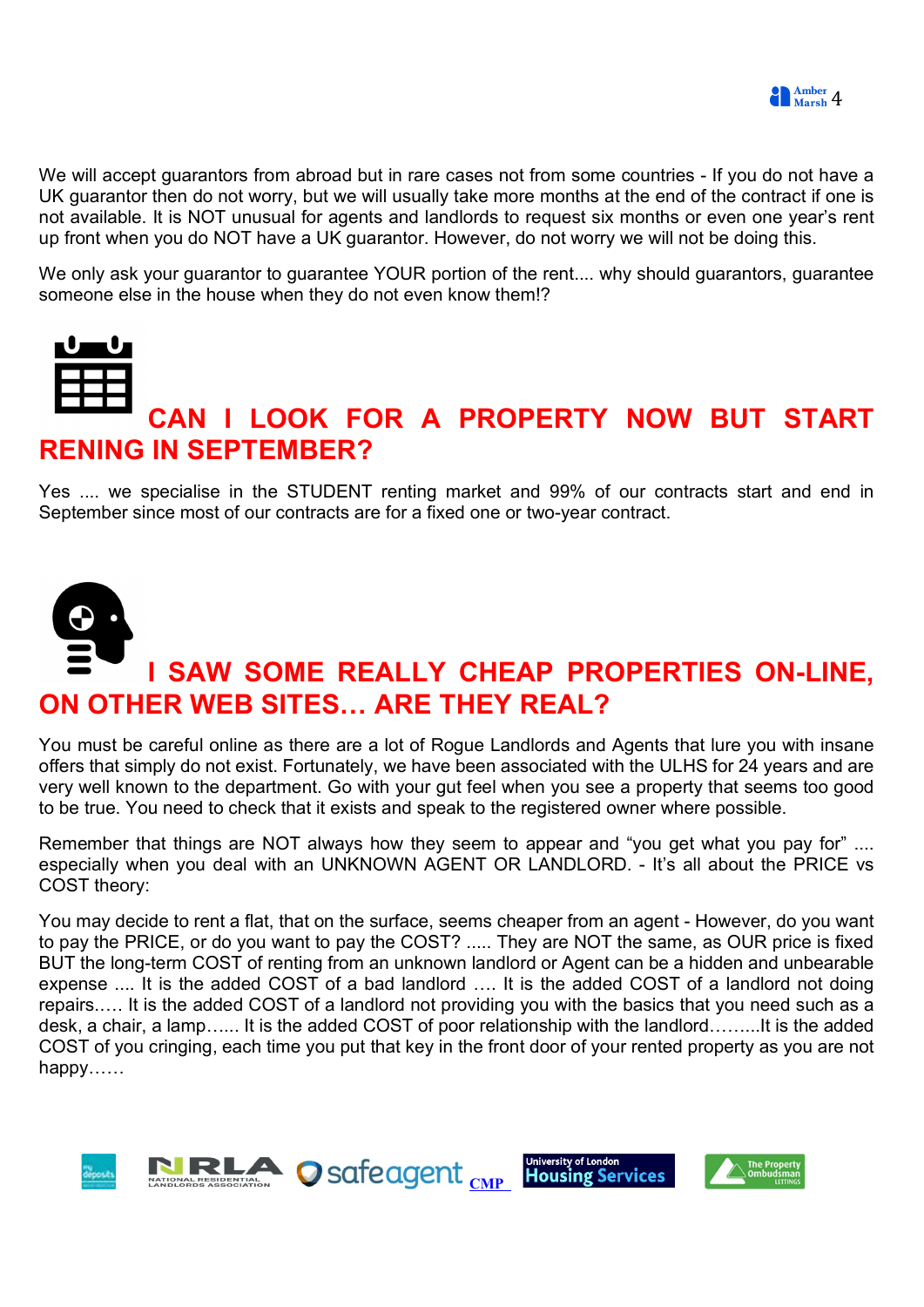

Our PRICE is one time, but it is the cost over your whole tenancy period that you must take into account. We have been registered and associated with the University of London for a record breaking TWENTY-THREE years. Its better the devil you know, and REPUTATION is everything!



ALL INCLUSIVE OPTIONS are available in some properties giving you less hassle with administration of setting up utility accounts and potentially awkward internal accounting between flat mates - All options are subject to a fair use policy. You must confirm all details of what is included with the landlord. It will usually include gas water and electric but exclude broadband and council tax unless stated. There will be a fair use policy. (Full time students in education within the UK are exempt from council tax liabilities subject to approval)

# Do I HAVE TO DECIDE TODAY or very QUICKLY if I find a place that I like.?

As you have, realised the market is extraordinarily strong now as it is the busiest time of the year with lots of international students coming into the country with a last-minute panic. Regrettably, you may be faced with making decisions quickly and Failure to act quickly may result in you losing the place. You must weigh up whether to wait and keep looking or take something that you think will be suitable for you right now. It's a question of hedging your bets but this could backfire, and I'd hate to say there is famous words "sorry it's gone.



YES ABSOLUTELY! Https://wa.me/+447973615161/

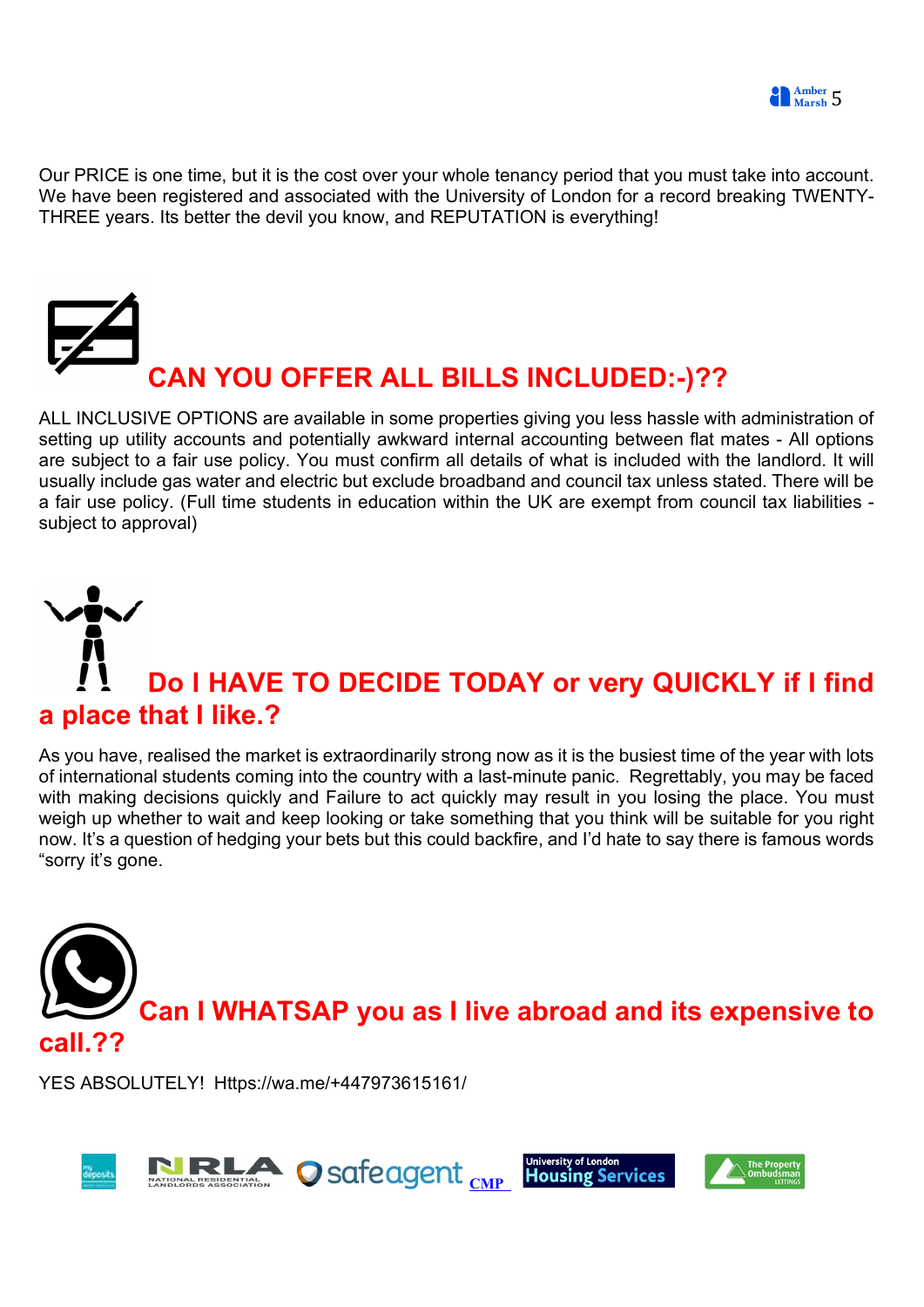**Example:** Marsh 6

As I generally always have my phone on me and for the fastest response (and it is easy) would you mind if we kept in touch via "WhatsApp" which is also the cheapest and most convenient way to keep in touch - especially from abroad.... and talk for free.

 Click here https://wa.me/+447973615161/ or use my mobile number +447973615161 to connect. http://www.whatsapp.com/download/



We will require a ONE WEEK HOLDING FEE to secure any of our properties. The property will not be held, or paperwork started for you, unless it is received. There is a "deadline for agreement" which is 15 days from the date the holding fee is received. This date can be shortened or extended but only by mutual agreement in writing. It will be much less if the moving-in date is imminent.

Any money that you give will be offset against the rent in advance and deducted from the first payment of any rent due.

The usual funds that are required, are 5 WEEKS damage deposit (sometimes less!) plus prorate days for the FIRST month's RENT IN ADVANCE (RIA) and last FULL MONTHS RIA plus any remaining days RIA at the end of the contract. If you do not have a UK guarantor then we usually take more RIA at the END of the contract.

It is NOT unusual for agents and landlords to request SIX MONTHS RIA or even ONE YEAR RIA up-front when you do NOT have a UK guarantor. However, do not worry WE WILL NOT DO THIS. Once the reservation fee has been paid and contracts signed, all remaining balances are paid within the "deadline for agreement date" - though THIS CAN SOMETIMES BE DELAYED OR EXTENDED to give you more time to pay. (THIS MUST BE AGREED IN WRITING By the landlord or agent).

In all circumstances, balances must be paid before moving-in unless agreed in writing. Be aware that once the reservation fee has been paid, there is a risk that you may not get it back depending on the reasons. There are circumstances where you will NOT get a refund such as- if you change your mind - or you do not complete by the "deadline for agreement date" - or withdraw from the tenancy-you don't take all reasonable steps to enter the tenancy- you fail a Right-to-Rent check - you provide materially significant false or misleading information - you fail to sign the tenancy agreement within the deadline for agreement date.

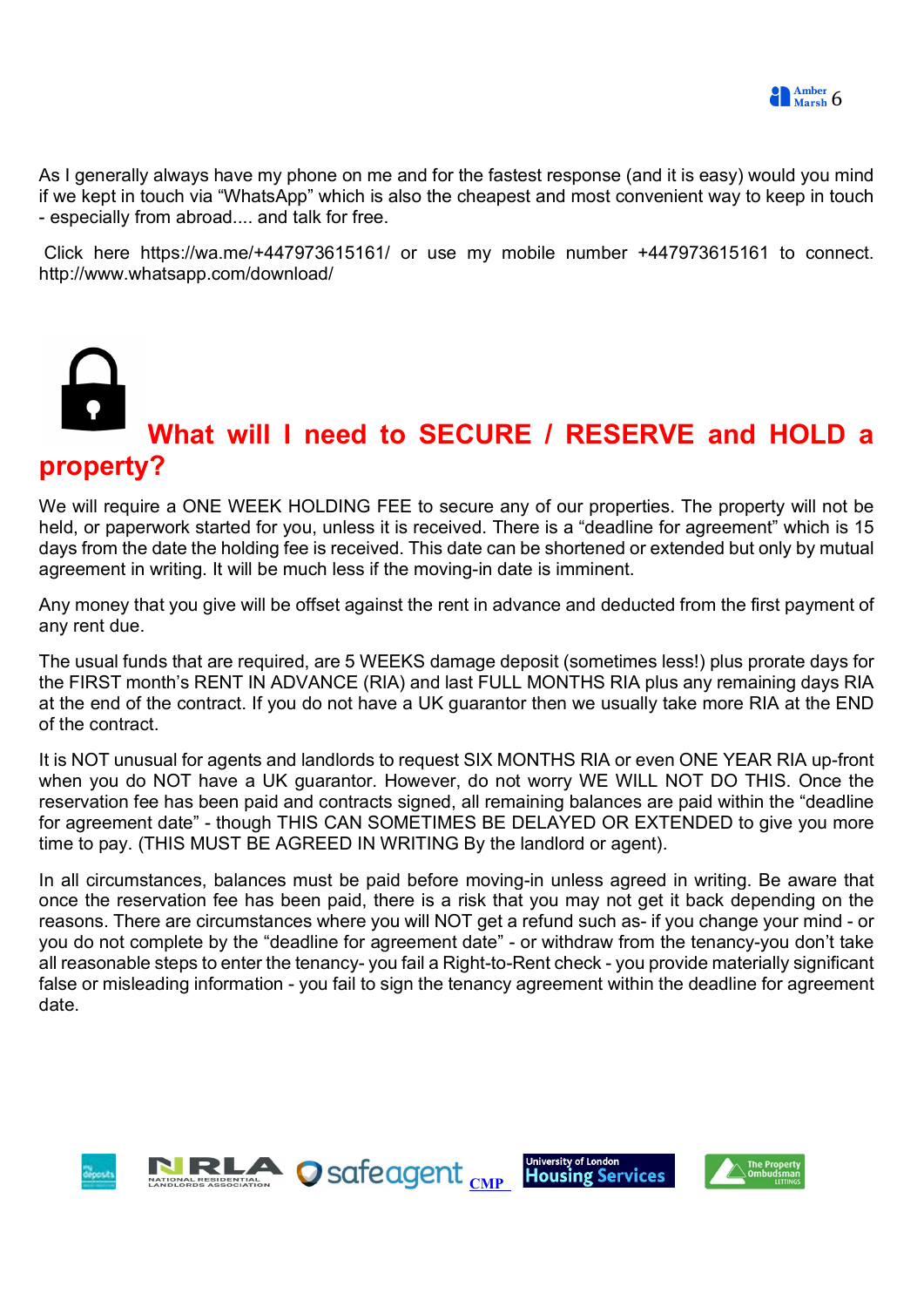# Are your properties STUDENT HALLS or PRIVATE COMMODATION??

All of the properties provided by Amber Marsh are PRIVATE residential units and NOT STUDENT BLOCKS or STUDENT HALLS. Our students prefer not to be in student halls as it can be very intrusive and noisy. You will get your own private accommodation and communicate directly with your landlord or managing agent.

# Are you a LANDLORD or an ESTATE AGENT?

Here is the big secret - Remember that we need YOU, as much as you need us :-) We are not your typical agents as we are predominantly landlords.

## $\mathsf Z$ OOM  $\mathsf C$ an we meet you on ZOOM? - this is all far too rushed for me :-(

Absolutely

Please let me know when you and your group are free to have a face-to-face via zoom so that I can get a better understanding of what the group requirements are.

It is always better to talk 'in person '.

Alternatively, just WhatsApp us.

CALL us now on +44(0)7973615161 or +44(0) 207 2437000 or

WHATSAPP us Https://wa.me/+447973615161/

Register with us: http://www.ambermarsh.co.uk/register.php

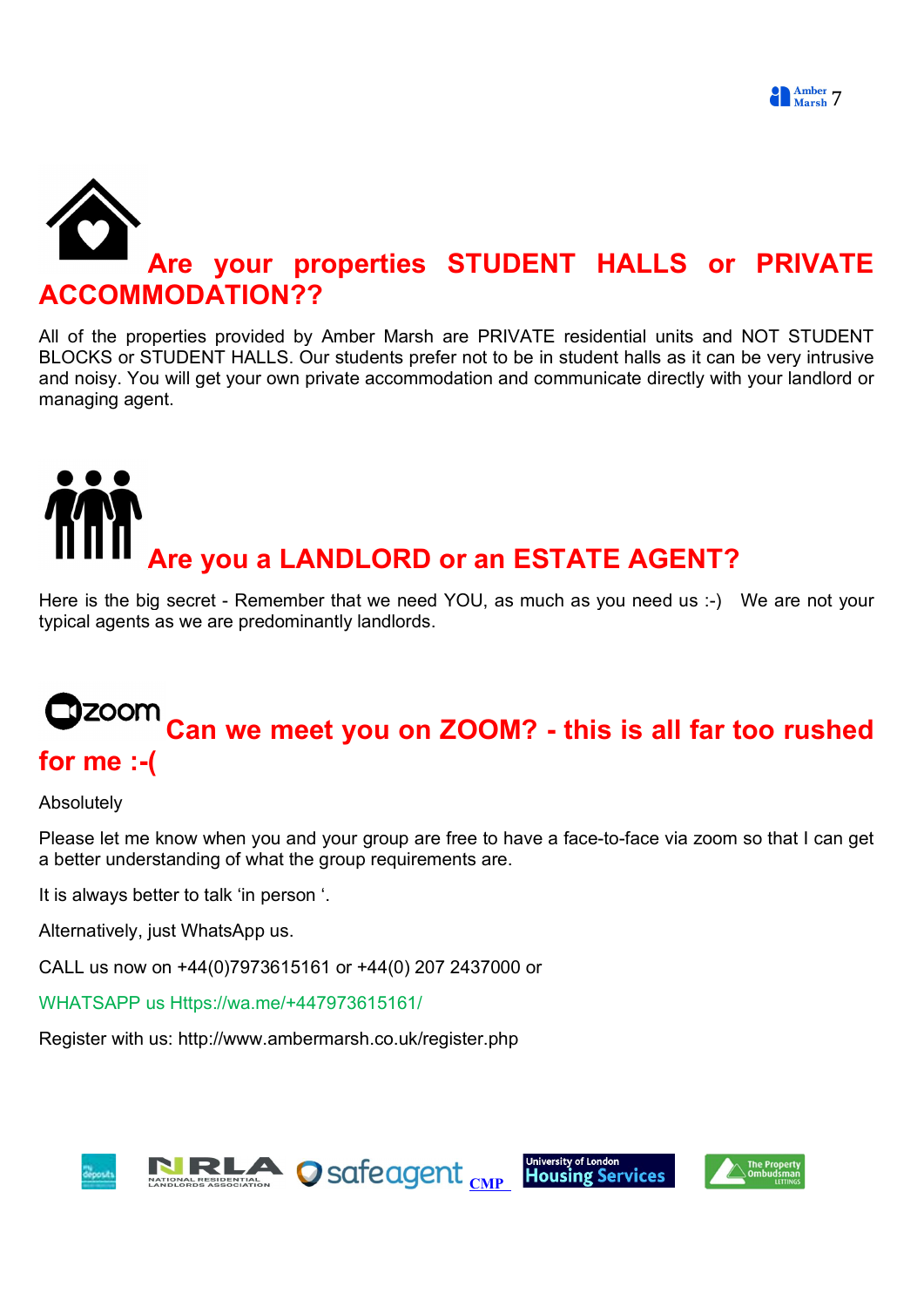

#### you for advice?

You can call me at any time (Student Hotline +447973615161) for any advice or feedback that you need. (Even if you found a place through another agent or landlord). I will be happy to advise you as best and impartially as possible. In the meantime, be wary and careful of potential scams on the Internet. If it's too good to be true, then it probably not!! It always helps to get a perspective from a professional within the industry who is known and recognised and exists :-)



## What information will I need to start renting from you?

After giving a holding fee to secure a property and when signing electronically, it will help tremendously to have your documents READY to UPLOAD. (Save them onto your mobile or desktop computer or even use the camera on your phone)

You will need:

- 1- your PASSPORT or DRIVING LICENCE
- 2 proof of VISA (if applicable) …contd
- 3- Proof of BANK ACCOUNT
- 4- STUDENT CARD or ACCEPTANCE LETTER
- 5- Landlord reference
- 6- Personal reference
- 7- PASSPORT STYLE PHOTO
- 8- Proof of HOME/BASE address. .....

#### GET ALL OF THE ABOVE READY.





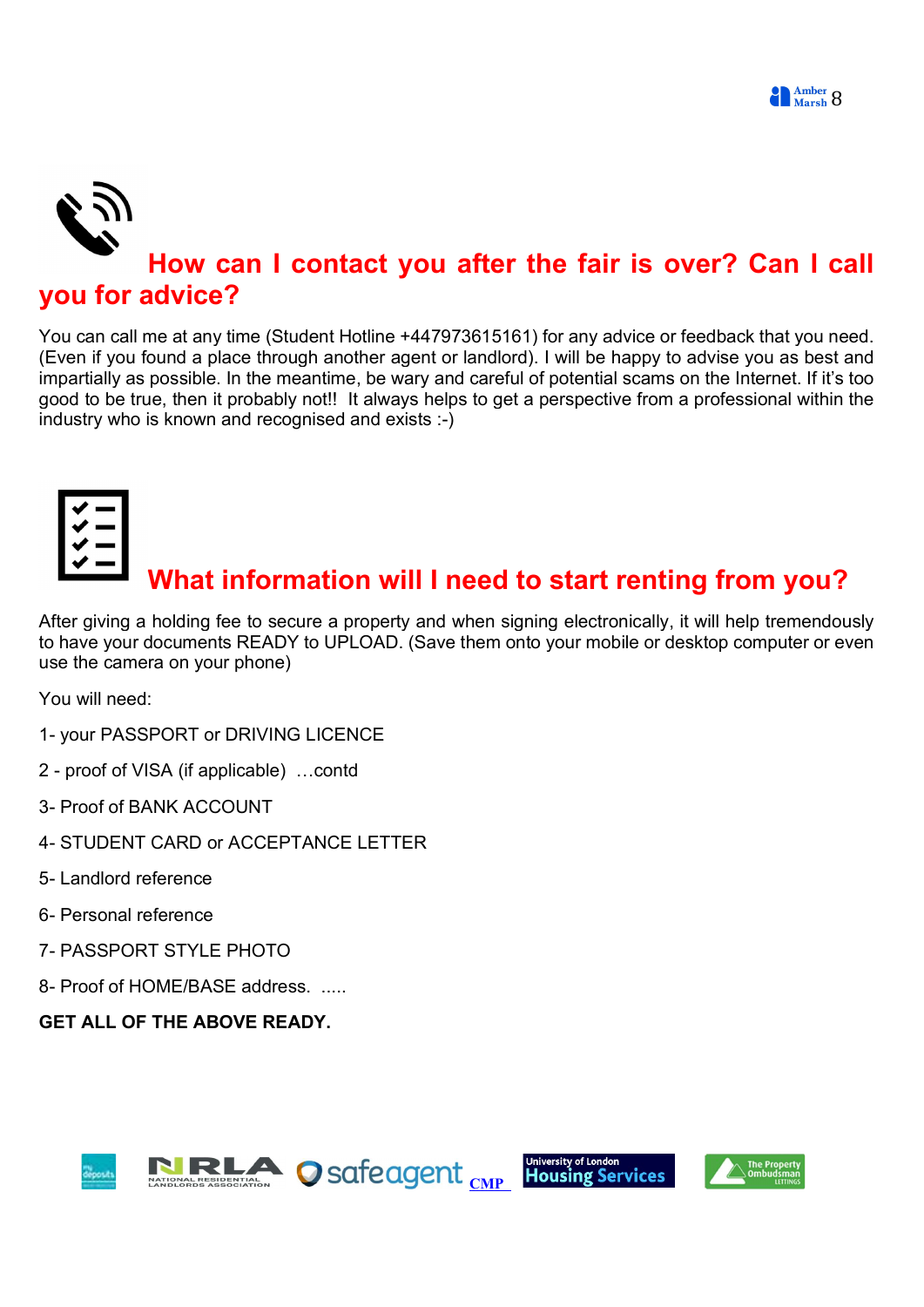

#### **DocuSign**

### Do i have to come to the office to sign Contracts??

NO - it's all electronic and you can sign from the comfort of your own home.

Your contracts etc will be sent to you by email to SIGN ELECTRONICALLY using DocuSign. INSTRUCTION VIDEO on DocuSign: https://docusign.wistia.com/medias/lm7j5njxic - you should also look at the USER MANUAL : https://support.docusign.com/articles/How-do-I-sign-a-DocuSign-document-Basic-Signing

The DocuSign system allows you to sign documents electronically, quickly, and simply - literally in minutes!! It's safe, secure, and legally binding. Protecting your data is our priority and when documents contain extremely sensitive information, you cannot afford to take risks. That is why we offer BANK-GRADE SECURITY and operations through DocuSign. Their comprehensive approach ensures the security, privacy, compliance, and enforceability of your DocuSign transactions. - all matters should be completed within seven days of us sending you the documents.



A flat share is where two or more people live in a property together. Each person usually has their own bedroom. Where the property is a house, the term is usually house share (although flat share is often used for both).



Yes of course :-) There are more singles than there are groups.

We 'generally' prefer to rent whole houses and not just a room within a property. We can try and offer you a room, or even 2 rooms if there are 2 in your group, within any of our properties. Call me to ask about room availability.

HOWEVER, I would like to strongly recommend that you concentrate on forming and creating your own housing group as this will give you an increased chance of getting a property together - besides, you become the leader of the group then.

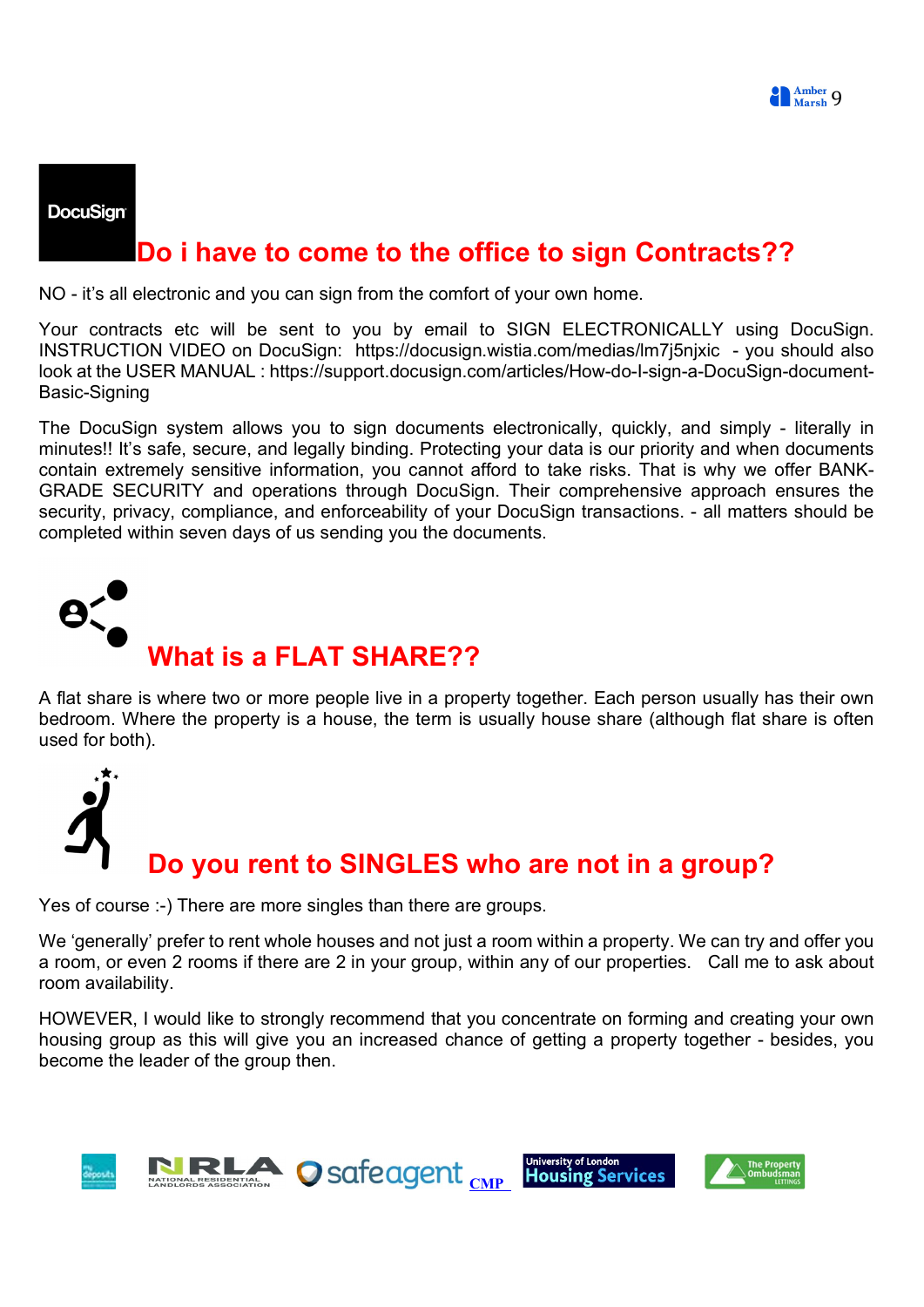

Do not worry, there are far more singles looking for property and you are not on your own. You can create your own group & have access to any of our properties. I would suggest going to your local schools, university, class, or faculty Facebook page and advertise on there. You can even visit the accommodation office at your university to try and get more people.

Another option is to advertise on spare room or accommodation for students (AFS). You should place various notices on the corridors within your university and place strategically placed adverts in key locations (By the bar!). Once you have a group, I can offer you a far greater variety of properties at a more competitive rate than just taking one room.

# years How long have you been Associated with the

## University of London Housing Service?

To ease your mind and for your extra comfort and security, Amber Marsh and its associates are registered with the University of London Housing Service (ULHS) for a record breaking 24 years.

 Info : https://g.page/Amber-Marsh-Students?share We also belong to the Property Ombudsman Scheme, Safeagent and NALS ( National Association for Letting Service) and NRLA National Residential Landlords Association - Thus giving you further peace of mind and security to know we are a known and recognised entity, that has been dealing with the student and graduate market for a very long time.



## How do you calculate the monthly rent? –

RENT RATES: The prices that are quoted on the web site are for the WHOLE property and are quoted as POUNDS PER WEEK. ..... For example, if it states £300, then the rent for that WHOLE property will be £300 per week.

If it can accommodate two people, then you would divide the rent by 2 so it would be £150 per week EACH.

BEWARE! And remember to calculate your monthly rent correctly!! £100 per week is NOT £400 per month as there are 52 weeks in a year and not 48! ..... The monthly rent in the UK follows a set convention: So, the MONTHLY RENT will be the Weekly price (e.g., £100) x 52 (number of weeks in a year) to give you the rent for the WHOLE year and then DIVIDE BY / 12 months in a year) to get a monthly price. So, £100  $X$  52 / 12 = £433. 33 per month. .....

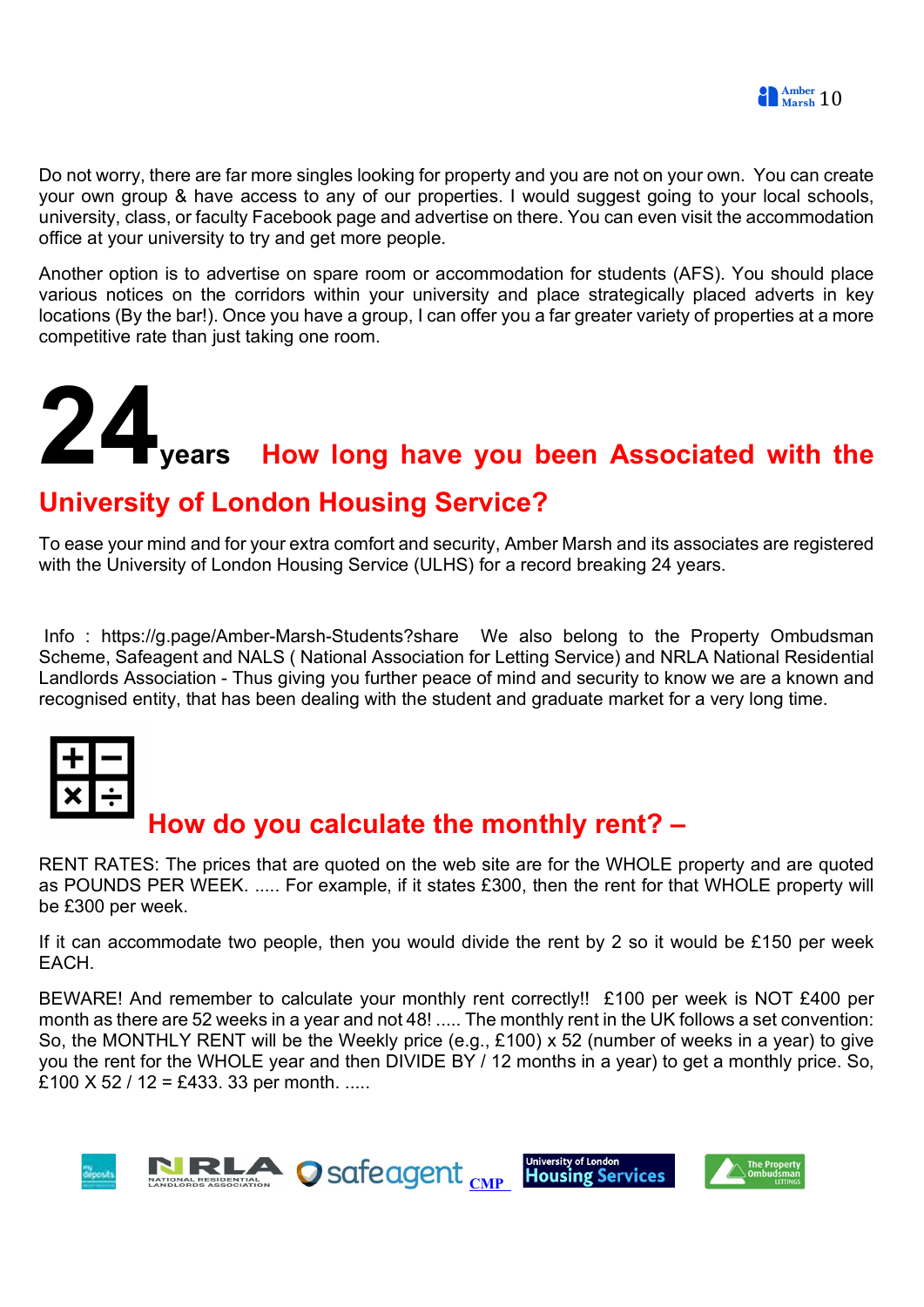Effectively some months have four weeks in them, and some have slightly more with the average being 4.33 weeks. If you pay monthly, then it is averaged out so that you pay the same each month rather than having to change it each time that the number of weeks (days) in a month change.

# I want to WALK to University so do you have properties near my Uni?

When choosing your home, the priority is always to be as "NEAR" as possible and "WALKING DISTANCE" - however this may SUBSTANTIALLY add to the cost, so you must consider going further out and the travelling time it takes to the University. If you have GOOD CONNECTIONS and a relatively QUICK COMMUTE to school, then THAT should be your priority (ignore the Zones) - do not necessarily worry about how FAR but worry about HOW QUICK and the TRAVEL TIME.

There are cases where it takes longer from zone 1 to central London University than it does from zone three, to the same university! So, concentrate on travel times and quick you get there. ... besides, even if you lived on the doorstep of university, you would still need to pay for transportation when you visit your friends or go shopping or go to the West End etc. You can check your journey times on the official TFL (transport for London) website as this tends to be more accurate than Google Maps as it is the official app for the train and bus timetables. Log in on https://tfl.gov.uk/plan-a-journey/.

Register with us: http://www.ambermarsh.co.uk/register.php - Simply call us and see how much faster we respond to you than other agents.



 We understand that you are spending a LOT of money on rent, however as you have probably now realised, that it does not go extremely far in London and is also considered to be a relatively low rent/budget by Central London standards. To keep budgets down, and to give you a wider choice of property, then I am afraid that someone in the group will probably have to share a room and/or convert the lounge into another room, to accommodate your budgets. ... or travel further out - When choosing your home, the priority is always to be as "NEAR" as possible and "WALKING DISTANCE" - however this